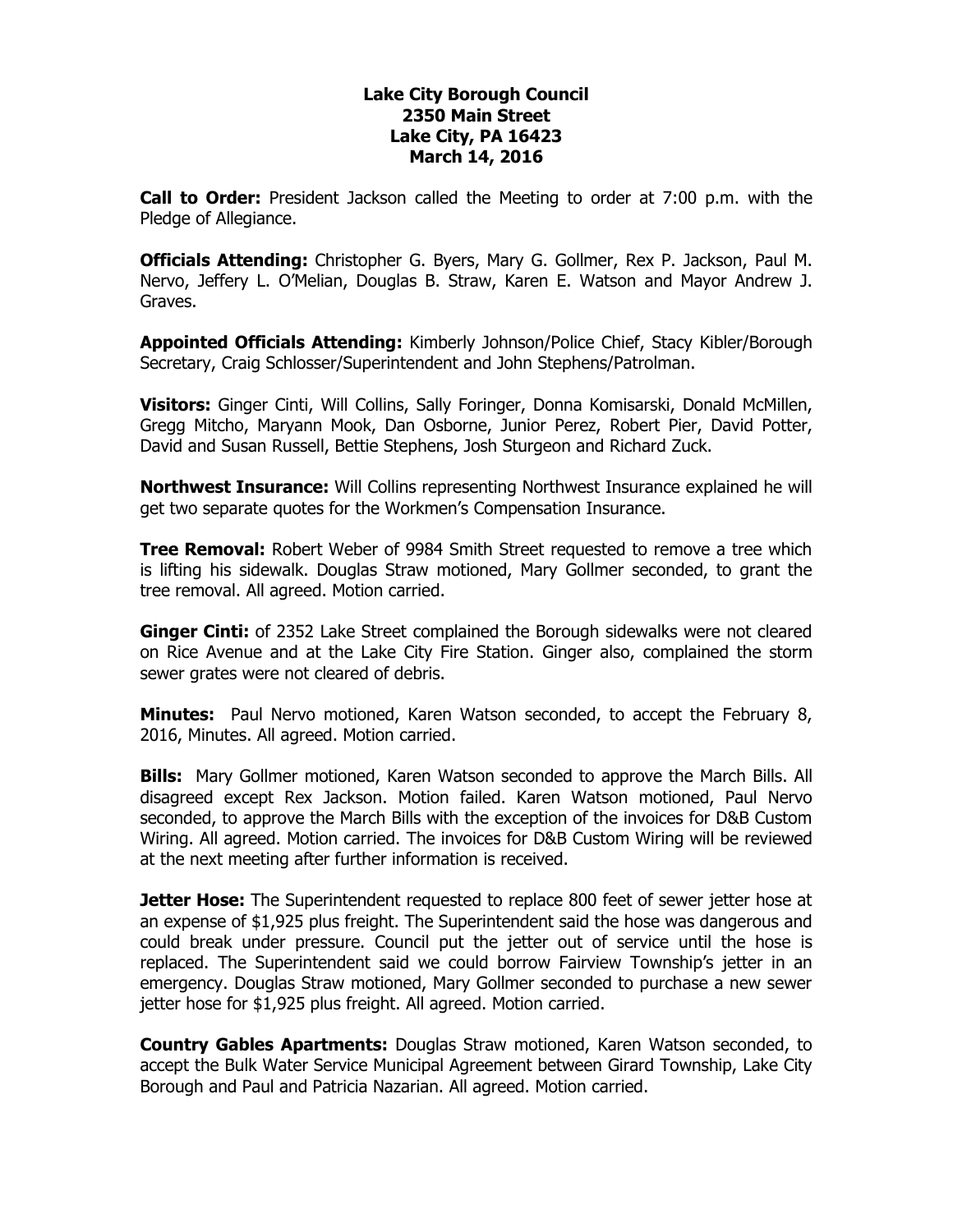**Sewer Televising:** The Girard Township reviewed Council's request for assisting in the financing of cleaning and televising the sanitary sewer lines at the connection point for Country Gardens Mobile Home Park. Girard Township has agreed to pay half of the project cost.

**Country Gardens:** Mary Gollmer motioned, Douglas Straw seconded, to supply water to Country Gardens Mobile Home Park in Girard Township.

**537 Plan Amendment:** The Department of Environmental Protection (DEP) requested the 537 Plan be revised to show Girard Township's adjusted sewer gallons per day and the amended upgrade schedule. The upgrade schedule will be enforceable with the Consent Order and Agreement. Paul Nervo Motioned, Mary Gollmer seconded, to accept the resolution for the 537 plan amendment. All agreed. Motion carried.

**Consent Order and Agreement:** The DEP sent the final legally binding consent order and agreement. The language was amended and the fine was adjusted to \$20,000. Douglas Straw motioned, Mary Gollmer seconded to accept the Consent Order and Agreement. All agreed except Jeffery O'Melian. Motion carried.

**Building Loan Account:** The final building loan payment was made in March leaving \$11,829.77 account. The Treasurer asked Council if the fund should remain in the account, move to the general fund or building depreciation fund. Paul Nervo motioned Douglas Straw seconded to move the funds to the building depreciation account. All agreed except Jeffery O'Melian. Motion carried.

**Building Maintenance:** The Secretary asked Council to seek quotes for repairing Municipal Building. President Jackson appointed Karen Watson, Andy Graves and Paul Nervo to a building committee. The committee will determine the repairs to be made and seek quotes.

**Line Painting:** Mayor Graves has volunteered to paint the crosswalks and speed lines if the Borough purchases the supplies.

**Municipal Clean-up Day:** Karen Watson motioned, Douglas Straw seconded, not participate in municipal clean-up day. All agreed. Motion carried.

**County Aid Resolution:** Douglas Straw motioned, Christopher Byers seconded, to accept the County Aid Resolution. All agreed. Motion carried. The 2016 County aid is \$9,250 and goes towards paying for street lighting.

**Lakeside Village:** Jeffery O'Melian motioned, Mary Gollmer seconded not to refund the overpayment to Lakeside Village. All agreed. Motioned carried.

**Executive Session:** President Jackson recessed the meeting to executive session at 8:25 p.m. for legal matters regarding Lakeside Village. Jeff O'Melian left the meeting.

**Reconvened:** President Jackson reconvened at 8:30 p.m.

Douglas Straw motioned, Paul Nervo seconded, to calculate the water/sewer bill with one unit. All agreed. Motioned carried.